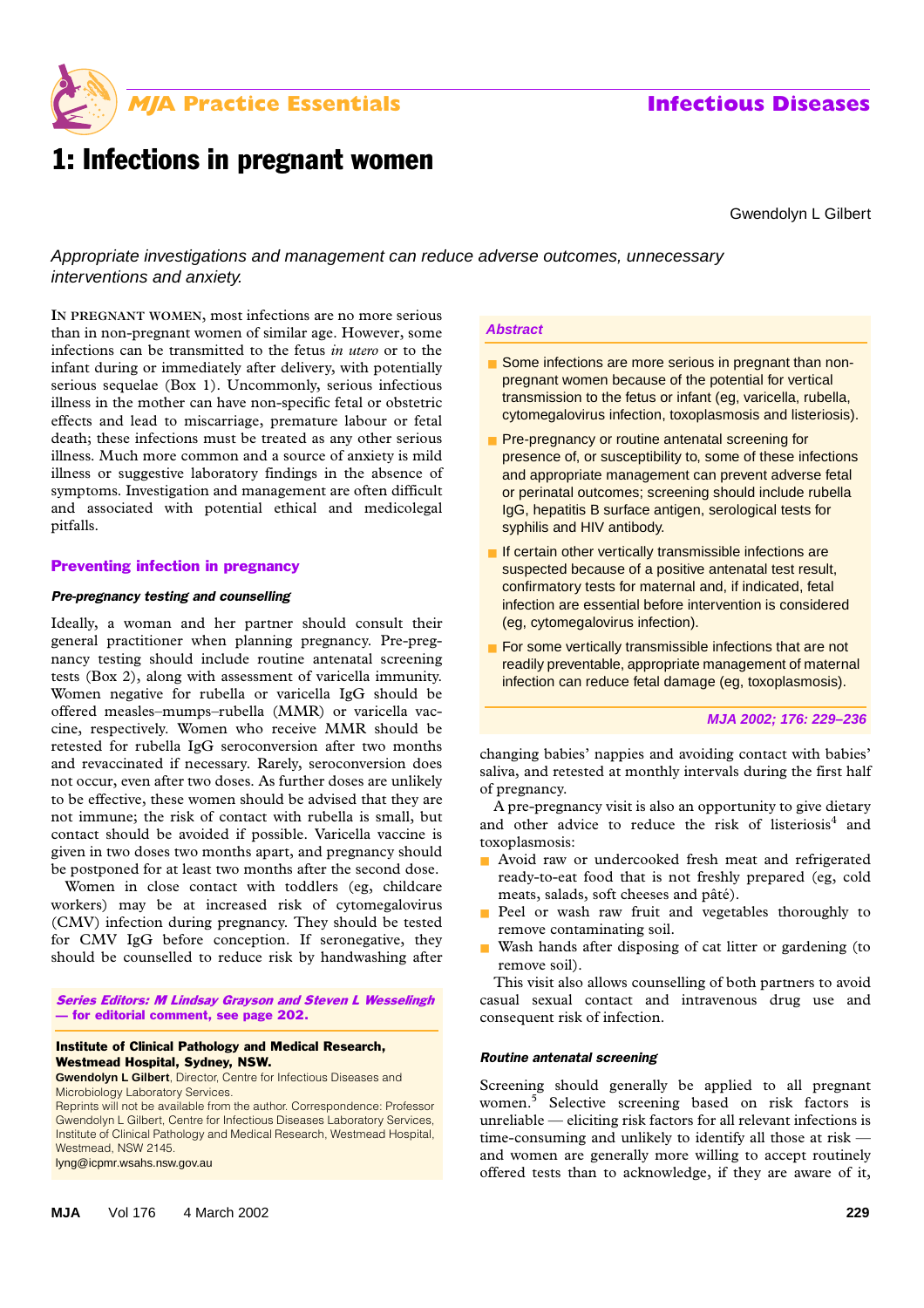### 1: Vertically transmissible\* pathogens and usual route of transmission

|                                     |                                                                         | Usual route of transmission |                |
|-------------------------------------|-------------------------------------------------------------------------|-----------------------------|----------------|
| Pathogen (disease)                  | Intrauterine <sup>†</sup> Perinatal <sup>‡</sup> Postnatal <sup>§</sup> |                             |                |
| Rubella virus                       | $++$                                                                    |                             | $\overline{+}$ |
| Treponema pallidum (syphilis)       | $+ +$                                                                   |                             |                |
| Toxoplasma gondii                   | $++$                                                                    |                             |                |
| Cytomegalovirus                     | $+ +$                                                                   | $++(G,H)$                   | $\ddot{}$      |
| Parvovirus                          | $+ +$                                                                   |                             |                |
| Varicella zoster virus (chickenpox) | $+$                                                                     | ++ (H)                      |                |
| Human immunodeficiency virus        | 士                                                                       | ++ (H)                      | $\ddot{}$      |
| Hepatitis B virus                   | 士                                                                       | ++ (H)                      | $\ddot{}$      |
| Hepatitis C virus                   | 士                                                                       | ++ (H)                      |                |
| Herpes simplex virus                | 士                                                                       | ++ (G,H)                    |                |
| Chlamydia trachomatis               |                                                                         | ++ (G)                      |                |
| Neisseria gonorrhoeae               |                                                                         | ++ (G)                      |                |
| Listeria monocytogenes              | $++$                                                                    | $+$ (G,H)                   |                |
| Group B streptococci                | $+/-$                                                                   | ++ (G,H)                    |                |

 $++$  = main route of transmission.  $+=$  recognised, but less common, route.  $\pm$  = uncommon or possible, but uncertain, route. – = not known to occur.  $G =$  genital.  $H =$  haematogenous.

\* Vertical transmission: Spread of infection from a mother to her fetus or newborn infant by a route dependent on their unique relationship (eg, postnatal HIV transmission from breast milk is vertical, whereas transmission of herpes simplex virus from a maternal oral lesion is horizontal).

† Intrauterine transmission: Occurs via the transplacental (haematogenous) route any time during pregnancy. Ascending transmission from the genital tract usually occurs late in pregnancy or at delivery and is classified here in "perinatal" transmission.

‡ Perinatal transmission: Occurs shortly before onset of labour or during delivery via the haematogenous or genital route.

§ Postnatal transmission: Breastfeeding is the only vertical route.

being at high risk.<sup>6</sup> Informed consent should be obtained for routine antenatal screening, which implies that women have the option of refusing.

Current recommendations for routine antenatal screening are shown in Box 2. Most recommendations are not controversial, but may vary between populations and over time because of changes in the epidemiology of infections and the availability and cost of screening tests and interventions. Tests *not* recommended for routine antenatal screening in Australia are shown in Box 3.

### Management of infection in pregnant women

### *Possible or confirmed exposure*

If a pregnant woman is exposed to an infection known to be transmissible to the fetus or infant, she should be investigated as soon as possible to determine her susceptibility. If she is susceptible, then determining the basis for diagnosis in the contact (eg, whether laboratory-confirmed) and type of contact (casual and transient, or, for example, with her own child) may help in assessing risk of infection. Serological testing should be repeated up to three weeks after contact to detect seroconversion. Immunoprophylaxis is available for susceptible pregnant women after contact with varicella (see below). Pregnant women who have sexual contact with a man with a sexually transmissible infection should be tested for other sexually transmissible infections, even if routine antenatal screening has already been done.

### *Presentation with symptoms*

Symptoms of infection in pregnant women should be investigated unless the cause is obvious. Investigations depend on presentation (Box 4). Diagnosis may be based on

### 2: Recommended routine antenatal screening tests in Australia

| Test                              | Comment                                                                                                                                                      | Intervention                                                                                                                                                                 |
|-----------------------------------|--------------------------------------------------------------------------------------------------------------------------------------------------------------|------------------------------------------------------------------------------------------------------------------------------------------------------------------------------|
| Rubella IgG                       | Continue screening at each pregnancy                                                                                                                         | If negative, give measles–mumps–rubella vaccine before conception or<br>post partum.                                                                                         |
| Hepatitis B surface<br>antigen    | To detect chronic carriers                                                                                                                                   | If positive, administer hepatitis B immune globulin and vaccine to infant at birth<br>(prevents carriage in 95%).*                                                           |
| Syphilis                          | To detect active infection                                                                                                                                   | If reactive, indicating active syphilis, treat with penicillin and consult a specialist in<br>treatment of sexually transmissible diseases.                                  |
| HIV antibody                      | Should be offered to all<br>pregnant women <sup>1†</sup>                                                                                                     | If positive, antiretroviral therapy for mother and infant significantly reduces vertical<br>transmission; consult a specialist in treatment of HIV infection.                |
| Varicella IqG                     | Not routine; should be offered to<br>women of child-bearing age                                                                                              | If susceptible, offer vaccine post partum. <sup>2</sup>                                                                                                                      |
| Urine culture                     | Treatment will reduce adverse pregnancy<br>outcome                                                                                                           | If culture shows bacteria > $10^8$ /L and a single species (asymptomatic bacteriuria),<br>treat with antibiotics, repeat culture, and treat again if still culture-positive. |
| group B streptococcal<br>carriage | Vaginal/rectal swabs for Controversial (other criteria for intrapartum<br>antibiotic prophylaxis include clinical risk<br>factors during labour) $3\ddagger$ | Intrapartum antibiotic prophylaxis for carriers.                                                                                                                             |

\* Hepatitis B vaccination starting at birth is now standard for all infants in Australia.

† Although HIV incidence is very low in women in Australia, HIV antibody tests are inexpensive and highly sensitive and specific, while the consequences of unrecognised infection are serious, and a safe, effective intervention is readily available to reduce risk of vertical transmission. Similar criteria are used to support routine antenatal screening for syphilis. However, antenatal screening for HIV infection, unlike syphilis screening, is not specifically funded under the Medical Benefits Schedule, and the current extent of antenatal screening is unknown.

‡ Carriage is a necessary precondition for neonatal sepsis, but a poor predictor.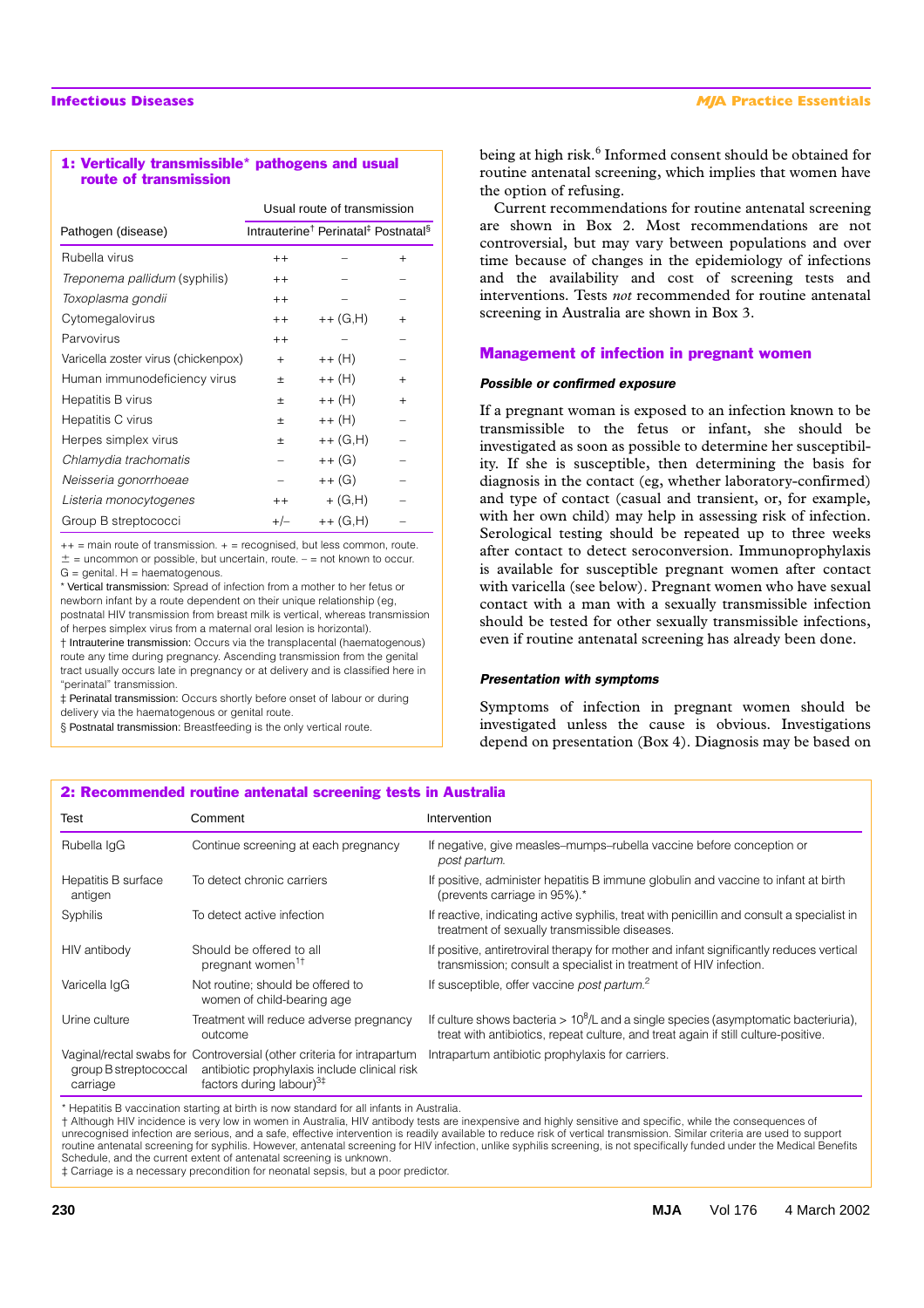### 3: Tests *not* recommended for antenatal screening in Australia

### Cytomegalovirus IgG and IgM

No treatment or vaccine available for seronegative women IgM is unreliable marker of recent infection

### Toxoplasma IgG and IgM

Primary infection during pregnancy is rare in Australia IgM is unreliable marker of recent infection

Routine screening is recommended in some countries

# Parvovirus IgG

Risk of maternal and fetal infection and damage is low No treatment or vaccine available<sup>7</sup>

### Hepatitis C virus antibody

Infection is rare, except in well-defined high-risk groups (mainly intravenous drug users), and transmission to fetus is uncommon No vaccine or treatment is available to prevent transmission

### Urine test for chlamydial nucleic acid

Incidence is generally low in Australia Routine antenatal screening may be cost-effective in some population groups with relatively high incidence

clinical symptoms and confirmatory laboratory results (IgG seroconversion, or significant increase in level, IgM or detection of the pathogen), a history of compatible clinical symptoms only (if too late for serological confirmation), or serological evidence only.

The best serological evidence of recent systemic infection is IgG seroconversion (change from negative to positive result for specific IgG) or a significant increase in IgG level when measured quantitatively. The first serum specimen should be collected as soon as possible after contact or symptom onset. If routine antenatal screening has been done, the laboratory should have stored serum that can be tested in parallel (see case report, Box 5). A negative specific IgG result early in the illness does not exclude recent infection. Testing should be repeated up to three weeks after contact.

Specific IgM (or sometimes IgA) may be present without IgG early in the infection but this result must be interpreted with caution. If IgG seroconversion does not occur, the IgM result is likely to be a false positive. If both IgG and IgM are present and their levels remain unchanged in sequential specimens, IgM testing should be repeated using a different

### 4: Investigation and management of symptomatic infective illness during pregnancy Presentation **Possible diagnoses** Tests Tests Treatment Influenza- or glandular fever-like illness (lethargy, fever, malaise, myalgia,  $±$  headache,  $\pm$  lymphadenopathy) Primary CMV infection (often also causes IgG and IgM (paired sera) mild hepatitis, lymphocytosis) Nil, termination of pregnancy if high risk of fetal morbidity Primary toxoplasmosis (lymphadenopathy often prominent) IgG and IgM (paired sera) Spiramycin and/or pyrimethamine–sulfadoxine<sup>8</sup> Listeriosis (foodborne, may be associated with diarrhoea) History, culture of faeces  $\pm$  blood or urine Penicillin Many other viral infections **Culture**, serology if appropriate Maculopapular rash  $±$  Fever Arthritis/arthralgia Rubella **IgG and IgM (paired sera)** Nil, termination of pregnancy if high risk of fetal morbidity Parvovirus infection IgG and IgM (paired sera) Nil, monitor by ultrasound for hydrops<sup>7</sup> Enterovirus infection Throat swab or faecal culture Nil **Vesicular rash Varicella** Varicella Rash is usually typical, allowing clinical diagnosis; if in doubt, lesion swab and serology Oral or intravenous aciclovir<sup>9</sup> Hand, foot and mouth disease (enterovirus infection) Throat swab or faecal culture Nil Genitourinary symptoms (frequency, dysuria)  $±$  Loin pain  $±$  Fever  $±$  Genital ulcer  $±$  Vaginal discharge Urinary tract infection (cystitis; pyelonephritis) Urine microscopy and culture **According to Antibiotic Antibiotic** *guidelines*<sup>10</sup> Chlamydia, gonorrhoea Cervical swab, Gram stain and culture; urine PCR (if positive, check syphilis, HBV and HIV serology) According to *Antibiotic guidelines*<sup>10</sup> Genital herpes First episode: lesion swab, HSV1 and HSV2 IgG and IgM (paired with stored serum if available) Recurrent: clinical diagnosis **Aciclovir** Maternal fever near term  $±$  Preterm labour  $±$  Premature rupture of membranes Urinary tract infection **Urine microscopy, culture** According to *Antibiotic* **Urine microscopy, culture** According to *Antibiotic guidelines*<sup>10</sup> Chorioamnionitis (eg, due to group B streptococci or abnormal vaginal flora associated with bacterial vaginosis) Vaginal Gram stain and culture (for group Amoxycillin, metronidazole, B streptococci) gentamicin

CMV = cytomegalovirus. PCR = polymerase chain reaction. HSV = herpes simplex virus. HBV = hepatitis B virus.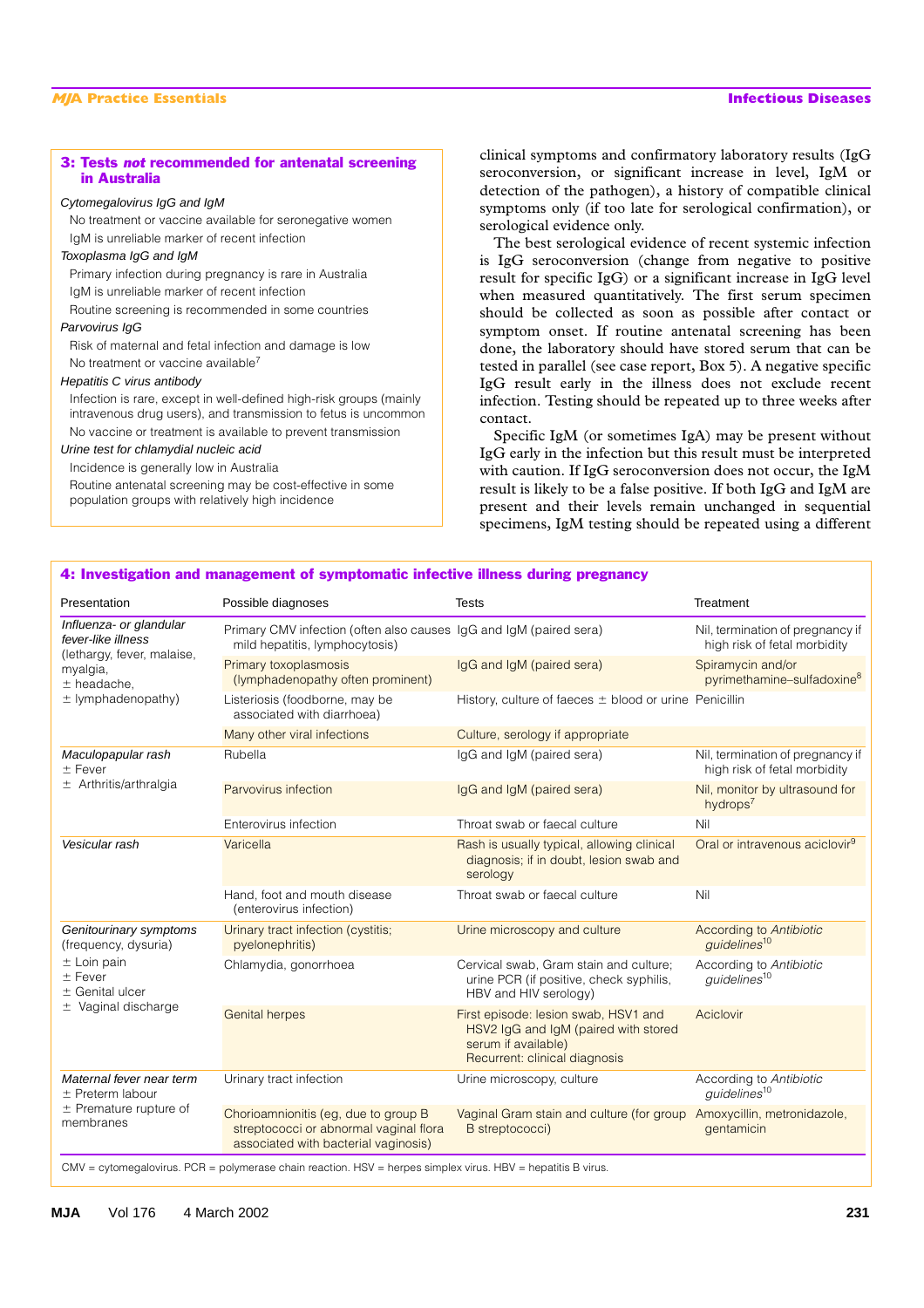### 5: Case report — cytomegalovirus infection in pregnancy

Presentation: A 35-year-old woman presented to her general practitioner at 12 weeks' gestation. About three weeks earlier, her husband had an illness characterised by fever, headache and diarrhoea, which was diagnosed serologically by his local doctor as cytomegalovirus (CMV) infection. The woman was well but concerned about her baby. Ultrasound examination at 11 weeks' gestation had found no abnormalities.

Investigations: Serological testing of the woman's serum revealed both IgG and IgM to CMV. She was seen two weeks later (14 weeks' gestation) by an infectious diseases specialist, and the test was repeated, with parallel testing of serum stored by the testing laboratory after routine antenatal testing at eight weeks' gestation. Parallel testing showed CMV IgG seroconversion, confirming the diagnosis of recent asymptomatic CMV infection, probably at 11–12 weeks' gestation. Ultrasound examination was repeated at 14 weeks' gestation and showed no abnormalities and normal fetal growth since the first ultrasound examination.

Management: After discussing the risks of fetal infection (about 40%) and damage (about 40% if the fetus was infected, or 15%– 20% overall), amniocentesis was offered. This was declined, as the patient and her husband decided not to consider terminating the pregnancy even if culture and polymerase chain reaction of amniotic fluid were positive for CMV.

Outcome: A healthy boy was born at term. Culture of his urine collected soon after birth was negative for CMV, confirming that he had not been infected *in utero*.

- Febrile illness in a pregnant woman or her close contacts should *be investigated.*
- *Laboratories usually store serum samples from pregnant women* for at least 12 months. These can be useful in the investigation of *other infections later in pregnancy.*
- *Proven CMV* infection in the first trimester of pregnancy should *not automatically be an indication for termination. Detailed discussion of risks and options and possible further investigation is essential.*

method. For rubella IgM, the result should be confirmed by testing of IgM fractions after sucrose density centrifugation of the serum. If CMV or toxoplasma IgM remains positive, an IgG avidity assay will help confirm or exclude recent infection. IgG avidity measures how tightly antibody binds to antigen and increases with time after initial infection; high avidity indicates that infection occurred at least several months previously, although avidity may remain low for many months. Interpretation depends on individual test methods and should be discussed with a clinical microbiologist, as should any other doubts about diagnosis.

In general, IgM tests should not be performed in the absence of a suggestive clinical illness or contact, as the positive predictive value can be relatively low. Infection should not be diagnosed on the basis of a single positive IgM result (case report, Box 6).

### *Proven infection*

If a vertically transmissible infection is confirmed or cannot be excluded in a pregnant woman, the risk to the fetus depends on the stage of pregnancy and the type of infection. For some infections, it may be appropriate to determine whether the fetus has been infected (eg, CMV infection,

toxoplasmosis and, in some circumstances, varicella). This requires specialised tests, such as culture or nucleic acid testing of amniotic fluid. Expert advice and appropriate investigations are essential before interventions such as termination of pregnancy or administration of potentially toxic drugs are considered.

Management of selected vertically transmissible infections is summarised in Box 4.

# Rubella

Although rubella is generally preventable by vaccination, congenital rubella still occurs in Australia.11 Up to 10% of women of child-bearing age are susceptible, as they have not been vaccinated, vaccination has failed, or vaccine-induced immunity has waned. Although the Australian Measles Control Campaign raised the proportion of school children immune to rubella to over 95% in 1998, 15%–20% of young men remain susceptible and a potential source of infection for pregnant women with inadequate immunity.

If infection occurs in the first trimester of pregnancy, the risk of fetal infection and damage is high (about 90% in the first two months of pregnancy, and 50% in the third), and termination of pregnancy is usually recommended. Risk of fetal damage falls steeply after the first trimester and is negligible after 16 weeks; between 12 and 16 weeks, deafness has been reported.

If a pregnant woman has close contact with or develops rubella-like illness, her IgG and IgM titres should be measured, even if she was previously positive for rubella IgG — rarely, women with apparently adequate immunity can be reinfected (although the risk of fetal abnormality is probably less than 5%, even in the first trimester<sup>12</sup>). If contact is in the second or third trimester and rubella IgG was detected in the first trimester, further investigation is not necessary. Women who remain susceptible to rubella should receive MMR vaccine *post partum*, unless two previous attempts at immunisation have failed.

### Cytomegalovirus infection

Cytomegalovirus is the most common cause of congenital infection and non-hereditary deafness. Currently, there is no vaccine or treatment that can be given during pregnancy (ganciclovir is used to treat serious CMV infection associated with conditions such as organ transplantation or HIV/AIDS). CMV infection is transmitted by contact with saliva, urine or genital secretions and often causes mild hepatitis, atypical lymphocytosis and non-specific symptoms during the self-limiting primary infection. The virus then becomes latent, but is reactivated periodically during episodes of mild immunosuppression caused by intercurrent infection, pregnancy or stress. Reactivation is asymptomatic, except in severely immunocompromised individuals.

Primary maternal infection occurs in about 1 per 300 pregnancies in Australia and results in fetal infection in about 40% of cases (affecting 1 per 1000 infants); fetal damage is most likely early in pregnancy. Most congenitally infected infants are apparently normal at birth, but long-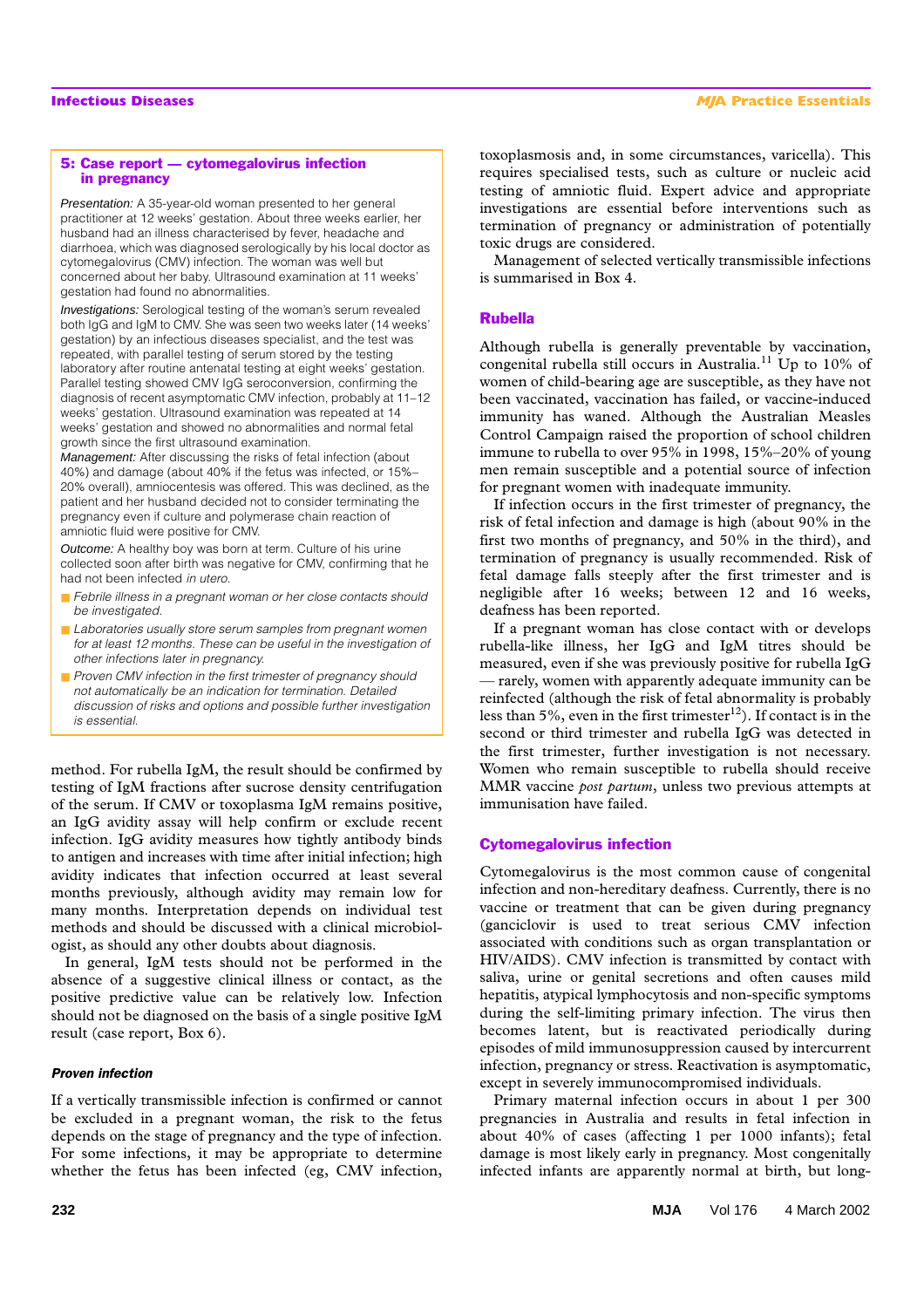### 6: Case report — investigation of possible toxoplasmosis in pregnancy

Presentation: A 27-year-old primigravida presented to her general practitioner at about 12 weeks' gestation. She had recently returned to Australia after living in the Philippines, where routine antenatal screening had shown toxoplasma IgM but not IgG. She had been well, apart from mild morning sickness early in her pregnancy, and, in particular, had had no fever or lymphadenopathy. She was vegetarian and opposed to termination of pregnancy on religious grounds.

Investigations: Toxoplasma antibody testing was repeated and was positive for toxoplasma IgG and IgM, indicating that she had seroconverted.

Management: She was referred to an infectious diseases specialist, who ordered another test to confirm the IgM result and measure IgG avidity. As the serum tested in Manila was not available, it was not possible to confirm seroconversion by testing sera in parallel. After discussion, the couple opted for immediate treatment with spiramycin (which requires authorisation to import, at considerable expense). Amniocentesis was planned at about 20 weeks' gestation to determine whether the fetus was infected. Although the patient had

term sequelae, most commonly deafness and mild intellectual impairment, occur in up to 40% (10%–15% of all infants of women with primary infection during pregnancy). Symptomatic multisystem disease, characterised by growth retardation, microcephaly, intracranial calcification, thrombocytopenia and hepatitis, is uncommon.<sup>13</sup>

Reactivation of maternal infection during pregnancy can also cause fetal or perinatal infection (about 1% of infants), but sequelae are uncommon and usually mild.<sup>14</sup> It is usually difficult to distinguish asymptomatic primary maternal infection from reactivation or to determine precisely when infection occurred.

If primary maternal CMV infection is suspected because of close contact or a compatible illness, serological and liver function tests and a blood film will usually confirm the diagnosis (case report, Box 5). More often, primary CMV infection is suspected because of a positive CMV IgM result in routine antenatal screening. False positive CMV IgM results are common, because of cross-reactions, viral reactivation or persistent low-level IgM after past primary infection. IgG avidity testing will help distinguish recent from long-past infection.15 Ideally, women who believe they are at risk of CMV infection, such as childcare workers, should be tested for IgG before conceiving.

If recent CMV infection is likely or cannot be excluded, especially in the first trimester, amniocentesis should be considered to determine whether the fetus is infected. It should be done at about 19 weeks' gestation, or at least six weeks after the likely time of infection. CMV isolation or positive nucleic acid test results from amniotic fluid indicate fetal infection, but not necessarily morbidity, while negative results indicate that severe fetal morbidity is extremely unlikely. If fetal infection is confirmed, the stage of pregnancy at which it occurred, viral load in the amniotic fluid and evidence of fetal abnormality or growth retardation on ultrasound examination may aid in considering termination of pregnancy.<sup>15</sup>

ruled out termination whatever the result of amniocentesis, antibiotic treatment could stop if it showed the fetus was not infected.

Results: Serology results were available the next day and showed neither toxoplasma IgG nor IgM. The first serum tested on the patient's return to Australia was retrieved from another laboratory and was also negative for both toxoplasma IgG and IgM when tested by a different method.

Outcome: The pregnancy continued uneventfully.

- *Seroconversion should be confirmed as far as possible by testing sera in parallel.*
- *False-positive toxoplasma IgM results are not uncommon, and testing should always be repeated using an alternative method.*
- *False-positive toxoplasma IgG results are much less common, but significant intervention should never be recommended on the basis of a single serological test result, no matter how reliable the laboratory.*

# **Toxoplasmosis**

Like CMV infection, toxoplasmosis is usually asymptomatic or has mild, non-specific symptoms. Primary infection during pregnancy can cause serious fetal effects. However, unlike CMV infection, toxoplasmosis during pregnancy can be treated, potentially reducing the fetal effects.

Although asymptomatic women with perceived risk (eg, contact with cats) are often tested for toxoplasma IgG, prepregnancy or antenatal screening is not recommended. There is no clearly defined group of women at increased risk, about  $75\%$  of women are susceptible,<sup>16</sup> and seroconversion during pregnancy is uncommon. False positive toxoplasma IgM results are not uncommon (case report, Box 6), and low levels of IgM may persist for many months or years after primary infection. Like CMV, toxoplasma infection remains latent for life, but clinical reactivation is confined to severely immunosuppressed individuals. Infants of women who are seropositive before conception are not at risk.

Toxoplasmosis is acquired through eating raw or undercooked meat or ingesting soil contaminated with toxoplasma oocysts, which are excreted in the faeces of infected cats. Pregnant women should be specifically advised to avoid these exposures (see *Pre-pregnancy testing and counselling*). Direct contact with cats is rarely a source of infection (they are usually infected as kittens and excrete oocysts for a relatively short time).

Investigation of suspected acute toxoplasmosis is similar to that of suspected CMV infection. If maternal infection is confirmed or cannot be excluded, antibiotic treatment appears to reduce the risk of fetal infection and sequelae, $8$ although this has not been confirmed by randomised controlled trials.17 For maternal infection in the first trimester, it is particularly important to determine whether the fetus is infected, $18$  as likelihood of fetal infection is low (about 15%), but, if it occurs, fetal damage is likely to be severe. Later in pregnancy, infection is more likely, but fetal damage is less likely and, if it occurs, less severe.<sup>19</sup>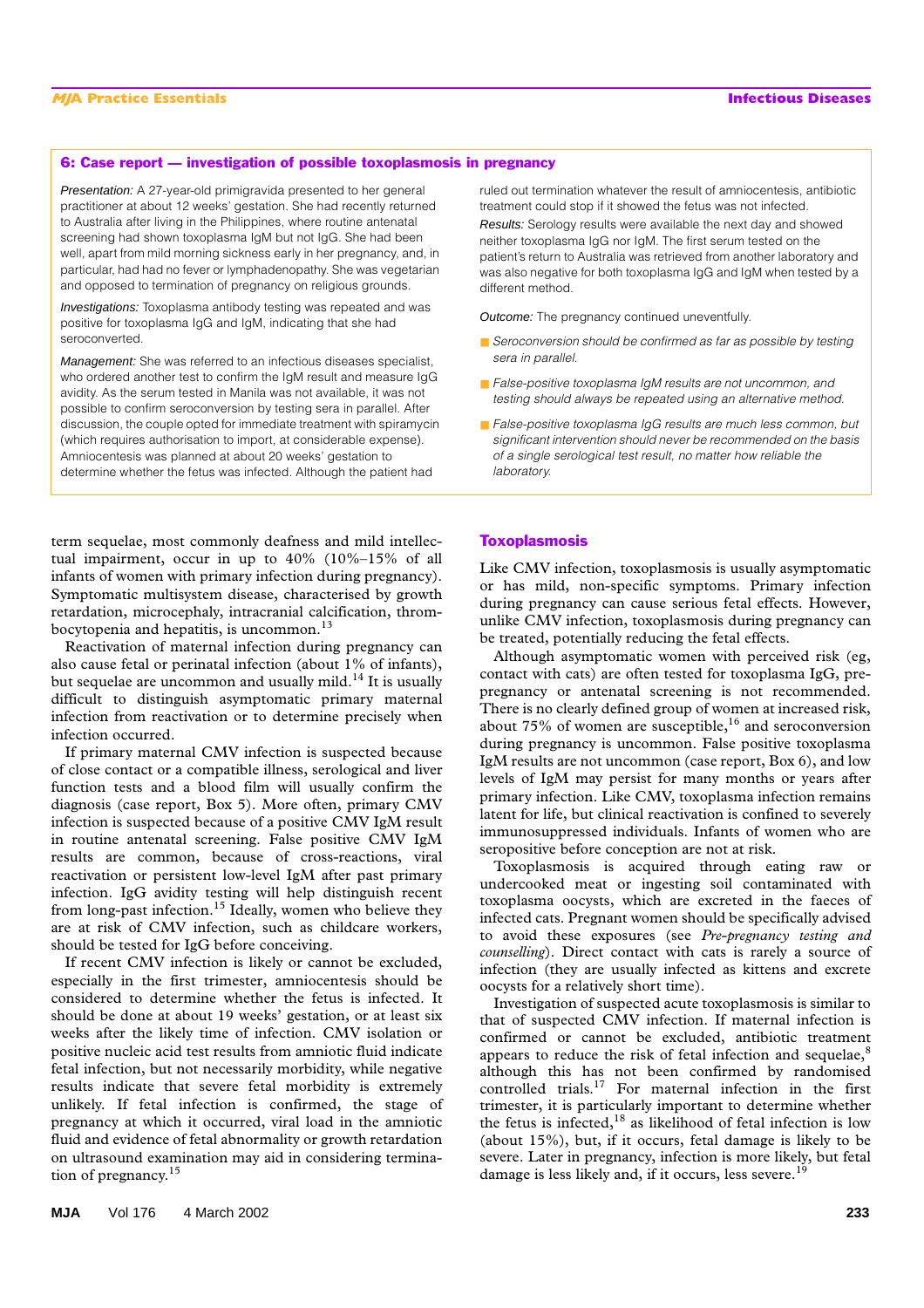## 7: Congenital varicella



*Bilateral lower-limb deformities in an infant whose mother had varicella at 12 weeks' gestation. The infant also had hypoplasia of one arm and neurological and cardiac abnormalities that were ultimately fatal.* 

### Varicella (chickenpox)

Fetal infection occurs in 10%–15% of cases of varicella (chickenpox) in pregnant women but is usually transient and asymptomatic. The most common clinical manifestation, if any occurs, is shingles in the first year of life. However, 2%– 3% of infants of women who have chickenpox in the first half of pregnancy develop fetal varicella syndrome, with potentially severe defects, including skin scarring in a dermatomal distribution, ipsilateral limb hypoplasia, visceral, neurological and eye lesions<sup>20</sup> (Box 7). Maternal varicella within a few days before or after delivery can result in potentially severe varicella in the infant, $^{21}$  who should be given zoster immune globulin (ZIG) as soon as possible after birth.

More than 90% of women of child-bearing age in Australia are immune to varicella virus,  $9,16$  with a history of infection providing reliable evidence of immunity. If in doubt when contact occurs, pregnant women should be tested for varicella IgG as soon as possible (including those who have been vaccinated, if seroconversion has not been confirmed). If seronegative, they should be offered ZIG, preferably within 48 hours of contact (maximum, 72 hours). ZIG may not prevent infection but reduces illness severity (case report, Box 8). It is not effective after rash onset. $9$ 

The diagnosis of chickenpox is usually obvious. The disease is more likely to be severe in adults than in children and may be complicated by pneumonia, especially in smokers and in the latter half of pregnancy, and is occasionally fatal. Use of aciclovir is not recommended during pregnancy, but evidence is accumulating that it has no adverse fetal effects.22 Given during the incubation period or within 24 hours of rash onset, it can reduce risk of infection or illness duration and severity. Its use should be considered during the incubation period for women who have not received ZIG, or soon after rash onset, especially in women with risk factors for severe disease, such as chronic lung disease, smoking or impaired immunity, or in the latter

half of pregnancy.<sup>9</sup> If disease progresses, admission to hospital and intravenous aciclovir are indicated.

The recommended use of varicella vaccine in susceptible women of child-bearing age will reduce the incidence of congenital and neonatal varicella in Australia.<sup>2</sup>

### Parvovirus B19 infection

Parvovirus B19 causes erythema infectiosum, or fifth disease, which occurs in epidemic waves lasting two to three years, mainly among primary-school-aged children. Infection is often asymptomatic, but, like rubella, can cause rash and arthralgia or arthritis, particularly in adults. Complications of parvovirus infection during pregnancy are excess fetal loss in the first 20 weeks (up to 10% excess) and hydrops (about 3%) if maternal infection occurs between nine and 20 weeks' gestation<sup>23</sup> (Box 9). Hydrops is caused by severe fetal anaemia and presents about five weeks after maternal infection. About a third of cases resolve spontaneously, and outcome is significantly improved in the remainder by intrauterine transfusion.<sup>24</sup>

About 60% of Australian women of child-bearing age are susceptible to parvovirus  $B19<sub>1</sub><sup>25</sup>$  and the annual seroconver-

### 8: Case report — varicella in pregnancy

Presentation: A 23-year-old woman who was 15 weeks' pregnant presented with her two-year-old daughter, who had developed a vesicular rash the previous day. The rash appeared typical of early chickenpox. The woman had no past history of chickenpox, and her mother could not recall her having been infected.

Investigation and management: Serological testing the next day was negative for varicella IgG, and zoster immune globulin (ZIG) was given, although it was at least 72 hours since likely initial contact.

Clinical course: Two weeks later (at 17 weeks' gestation), the woman developed a sparse varicelliform rash and minimal systemic symptoms, which resolved rapidly. Routine ultrasound examinations at this time and four weeks later found no fetal abnormalities. The possibility of amniocentesis and polymerase chain reaction (PCR) testing for varicella virus was discussed. A negative PCR result has a high negative predictive value, while a positive test indicates fetal infection but not necessarily morbidity. The woman and her husband decided that in the absence of any abnormality on ultrasound examination they would not consider terminating the pregnancy, even if the PCR result indicated fetal infection.

Outcome: A normal infant was delivered at term. He progressed normally, but at nine months of age developed a vesicular rash in the distribution of dermatome T12. This resolved uneventfully and did not recur.

- Women who have close contact with chickenpox during *pregnancy and no previous history of the disease should be tested as soon as possible for varicella antibody (most are seropositive, even in the absence of a past history).*
- *ZIG should be given as soon as possible after contact. Although its effectiveness diminishes if given more than 72 hours after contact, it may modify the severity of the rash, if it occurs. However, the risk of fetal infection is unrelated to the severity of maternal illness.*
- *The most common clinical manifestation of fetal varicella infection is herpes zoster in the first year of life, which is usually benign.*
- *The role of intrauterine diagnosis of fetal varicella infection by amniocentesis and PCR of amniotic fluid is not yet established.*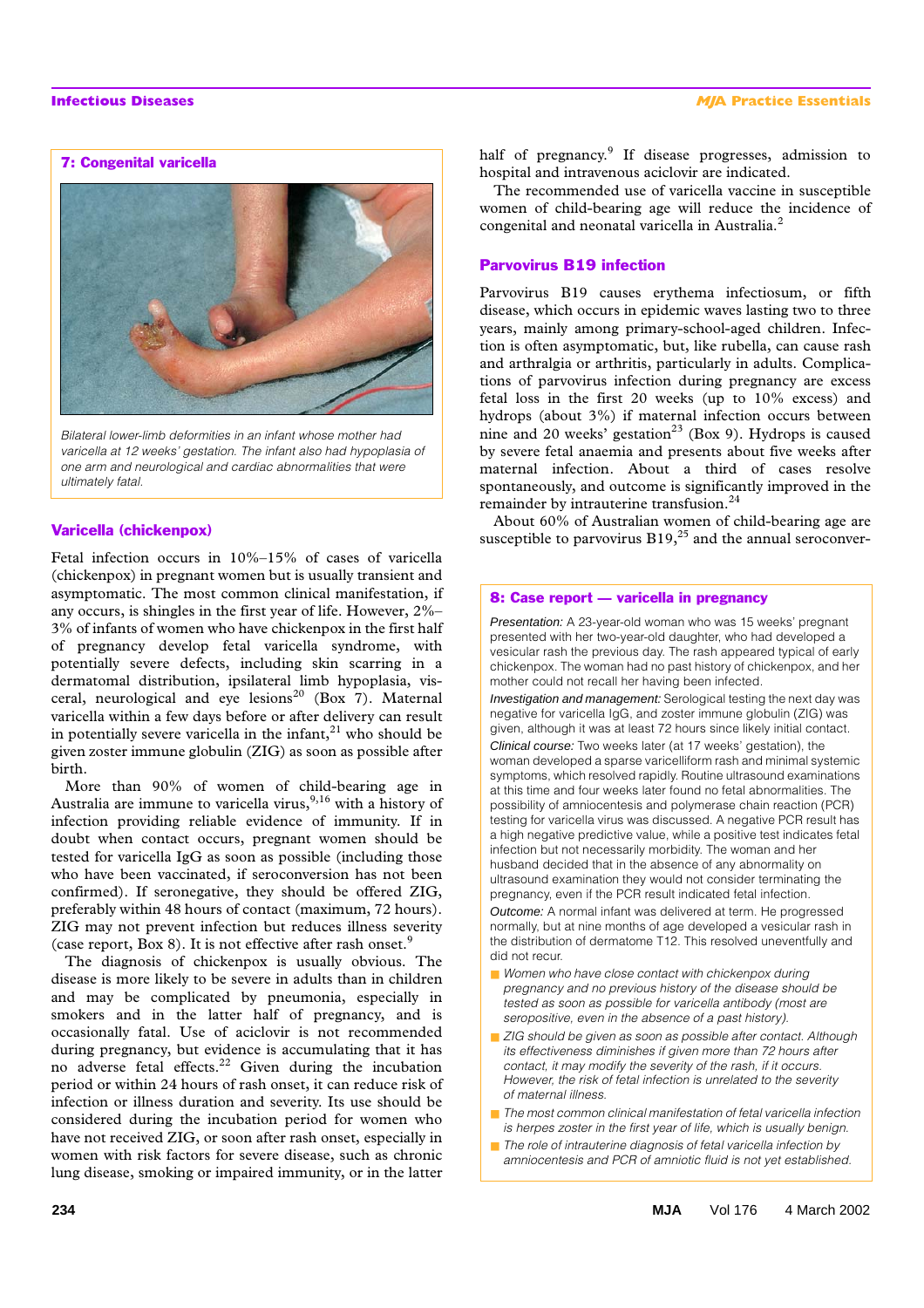

sion rate varies from about 1%–2% during non-epidemic years to  $10\%$ –15% during epidemics.<sup>26</sup> Household and occupational contact (eg, in a schoolteacher) lead to seroconversion in about 50% and 20%–30%, respectively, of those susceptible.<sup>7</sup>

Routine antenatal screening for parvovirus antibody is not indicated, nor is it generally recommended that susceptible pregnant women with occupational exposure to the virus stay away from work. Epidemics are protracted, infection is prevalent in the community, and infectivity precedes rash onset. If contact occurs during pregnancy, IgG tests should be done to determine susceptibility and, if seronegative, repeated two to three weeks later.

If infection is confirmed during pregnancy, the fetus should be monitored for signs of hydrops by ultrasound examination over the next six to 12 weeks, with appropriate specialist referral if it occurs. PCR examination of amniotic fluid is not recommended after proven maternal parvovirus infection, but it can be helpful during investigation of nonimmune hydrops of unknown cause.

# Enterovirus infection

Many different enteroviruses circulate in the community, especially during summer. They cause a variety of syndromes, mainly in children, including non-specific febrile illness; maculopapular, petechial or vesicular rash (hand, foot and mouth disease); upper respiratory tract infection; and aseptic meningitis. Infection is usually benign, but can

be transmitted to the infant if it occurs late in pregnancy and, rarely, can cause life-threatening meningoencephalitis, cardiomyositis or hepatitis.27 No specific intervention is available for pregnant women, but a history of relevant symptoms may aid diagnosis of severe neonatal infection.

### Other infections

Many other maternal infections can be transmitted to the fetus or infant.

*Listeriosis* is an uncommon foodborne illness caused by *Listeria monocytogenes***.** Pregnant women are particularly susceptible to the disease, which can result in fetal death or chronic intrauterine and congenital or perinatal infection.4,28 Investigation of symptoms such as headache, myalgia and fever associated with relatively inconspicuous gastrointestinal symptoms in a pregnant woman should include a recent dietary history and blood culture (Box 4). It is treatable with penicillin.

*Gonorrhoea and chlamydial infection* can be transmitted to the infant during delivery and initially cause superficial infection (conjunctivitis) or upper respiratory tract colonisation. Gonococcal infection may become disseminated, while chlamydial infection may cause pneumonia at four to six weeks of age.

*Herpes simplex virus* (HSV) causes neonatal HSV sepsis syndrome and encephalitis, which are often fatal or produce long-term sequelae, but are rare in Australia.<sup>29</sup> The risk of vertical transmission of HSV (types 1 and 2) is greatest during primary maternal infection, which is often associated with viraemia. Primary genital herpes (usually type 2) may be clinically severe, with heavy and prolonged viral excretion, and higher risk of transmission to the infant during vaginal delivery than recurrent disease. Treatment with aciclovir and, if lesions are present at term, caesarean section should be considered in primary genital HSV

### Evidence-based recommendations

- Women planning pregnancy or already pregnant should be tested routinely for chronic HBV infection<sup>5</sup> (E1), syphilis<sup>5</sup> (E3), susceptibility to rubella<sup>5</sup> and asymptomatic bacteriuria<sup>31</sup> (E1, E2) and managed according to established protocols (E1–E3).
- HIV antibody testing should be offered to all pregnant women, and any who are seropositive should be offered antiretroviral therapy<sup>1</sup> (E2).
- Non-pregnant women of childbearing age should be tested for immunity to varicella and offered vaccine if non-immune<sup>9</sup> (E2).
- Suspected infection or contact with infections known to be vertically transmissible in early pregnancy should be investigated. Intervention should be based on laboratoryconfirmed maternal and, if appropriate, fetal infection and consideration of known risks of fetal damage (E3–E4, depending on infection).<sup>15,18</sup>
- Aciclovir treatment of varicella and herpes simplex virus during pregnancy can significantly reduce morbidity in the mother and potentially in the infant<sup>9</sup> (E2). Aciclovir is not recommended in pregnancy, although there is no evidence of adverse fetal effects<sup>22</sup> (E3). Its use should be considered when it is judged that benefits outweigh risks.